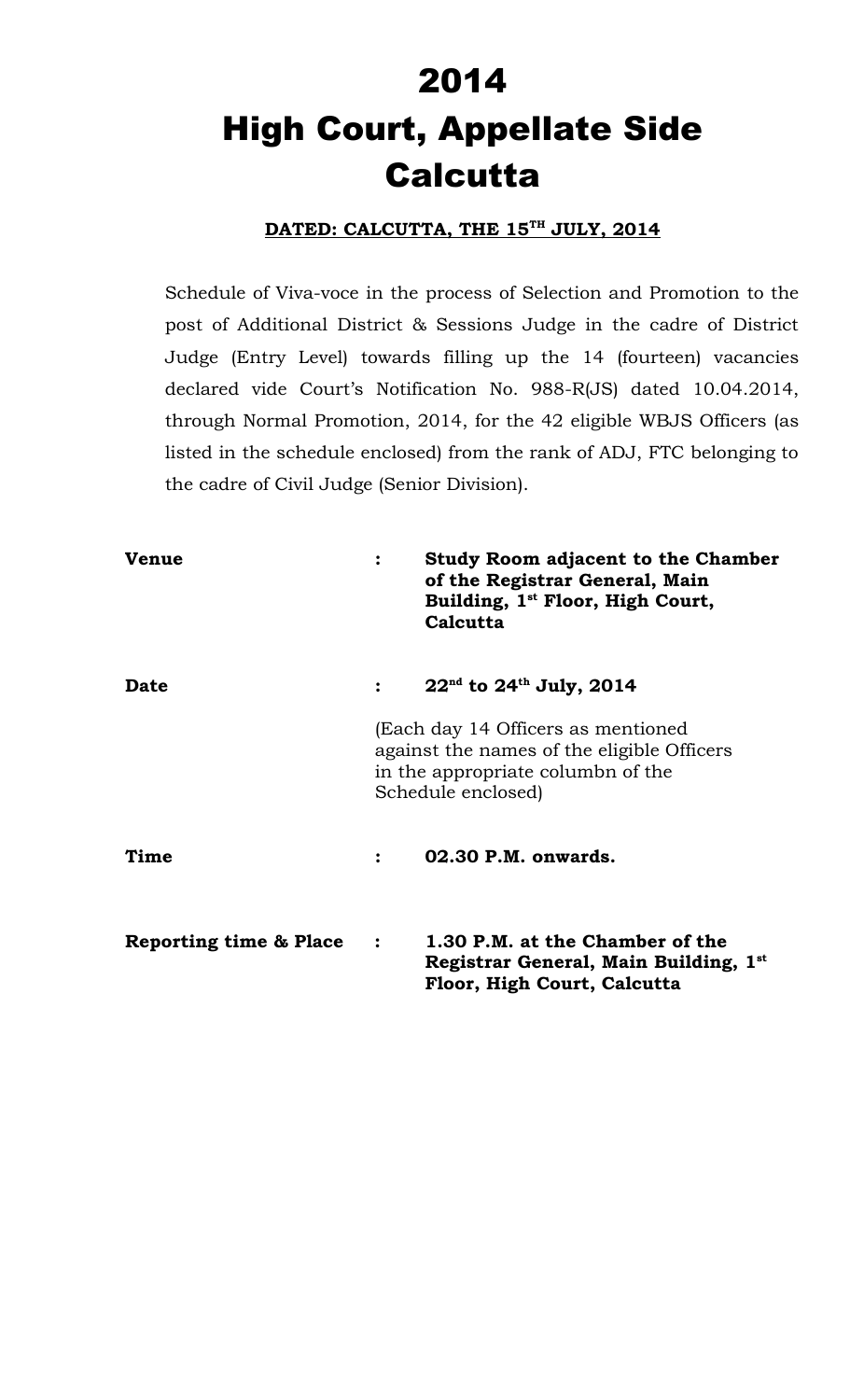## **SCHEDULE OF VIVA-VOCE FOR NORMAL PROMOTION 2014 ON 22.07.2014**

| S1.<br>No.       | <b>NAME OF THE OFFICER</b>         | PRESENT PLACE OF<br><b>POSTING</b>                     | DATE OF VIVA-VOCE |
|------------------|------------------------------------|--------------------------------------------------------|-------------------|
| 1.               | Shri Shyamalendu Ghosal            | ADJ, FTC, Dubrajpur,<br>Birbhum                        | 22.07.2014        |
| 2.               | Shri Sandipan<br>Bandyopadhyay     | ADJ, FTC-1, Raiganj, Uttar<br>Dinajpur                 | 22.07.2014        |
| 3.               | Shri Subodh Kumar Batabyal         | ADJ, FTC-5, Alipore, South<br>$24-Pgs.$                | 22.07.2014        |
| 4.               | Shri Subhabrota Chowdhury          | ADJ, FTC-2, Krishnanagar,<br>Nadia                     | 22.07.2014        |
| $\overline{5}$ . | Shri Abani Kanta Laha              | ADJ, FTC, Kalna, Burdwan                               | 22.07.2014        |
| 6.               | Shri Pulak Kumar Kundu             | ADJ, FTC-8, Alipore, South<br>24-Parganas              | 22.07.2014        |
| 7.               | Mr. Gulam Nabi                     | ADJ, FTC-1, Barasat, North<br>$24-Pgs.$                | 22.07.2014        |
| 8.               | Smt. Rita Mukherjee (Das)          | ADJ, FTC-2, Jalpaiguri                                 | 22.07.2014        |
| 9.               | Shri Muktipada Mondal              | ADJ, FTC-3, Barasat, North<br>24-Parganas              | 22.07.2014        |
| 10.              | Shri Gour Sundar Banerjee          | ADJ, FTC-2, Alipore, South<br>24-Parganas              | 22.07.2014        |
| 11.              | Smt. Jayati Bhattacharyya<br>(Das) | ADJ, FTC, Bankura                                      | 22.07.2014        |
| 12.              | Shri Somnath Mukherjee             | ADJ, FTC-3, Malda                                      | 22.07.2014        |
| 13.              | Shri Dwijendranath Roy<br>Barman   | ADJ, FTC-3, Howrah                                     | 22.07.2014        |
| 14.              | Shri Debashis Halder               | ADJ,<br>$FTC-1$ ,<br>Barrackpore,<br>North 24-Parganas | 22.07.2014        |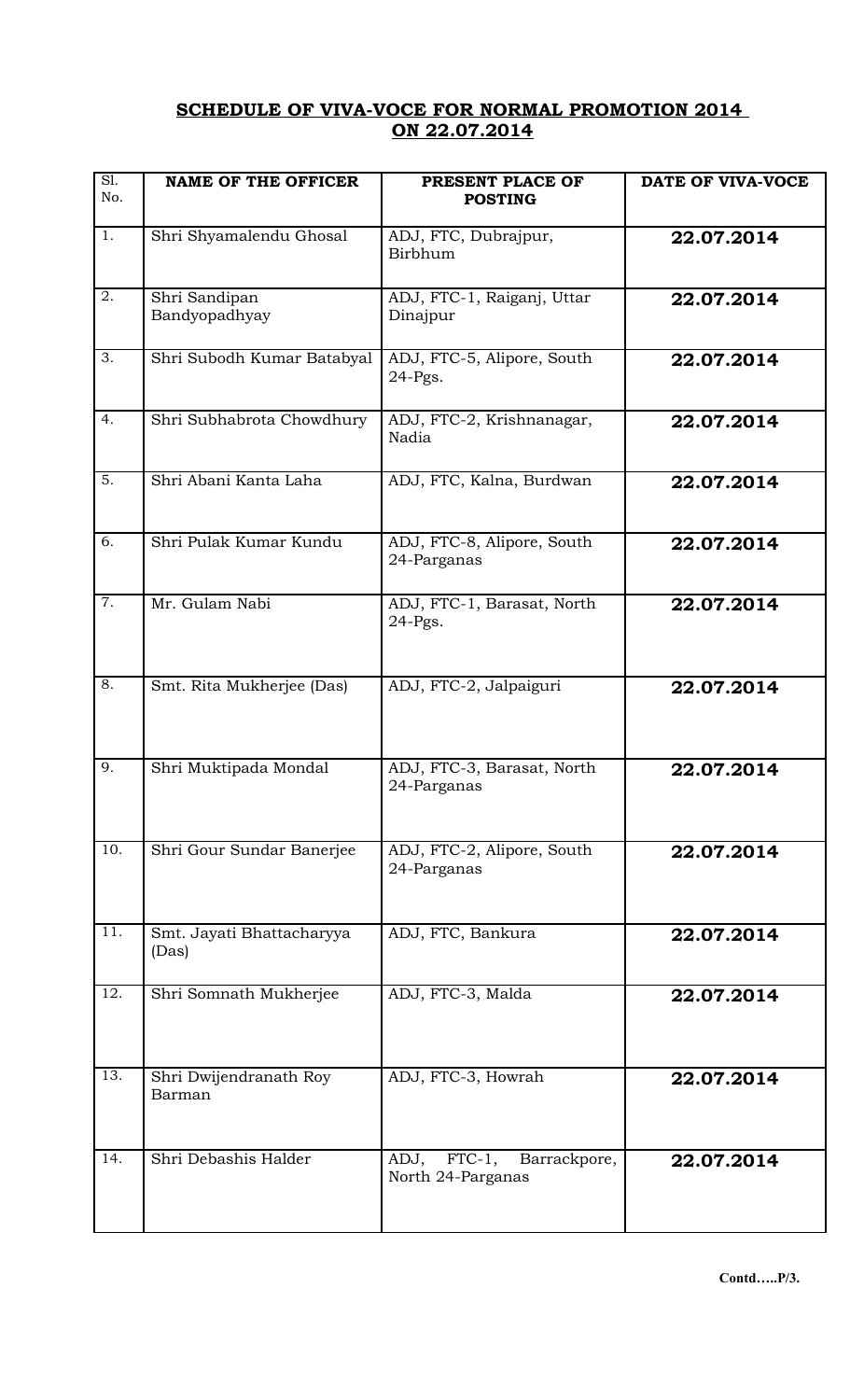## **SCHEDULE OF VIVA-VOCE FOR NORMAL PROMOTION 2014 ON 23.07.2014**

| $\overline{SI.}$<br>No. | <b>NAME OF THE OFFICER</b>  | PRESENT PLACE OF<br><b>POSTING</b>            | DATE OF VIVA-VOCE |
|-------------------------|-----------------------------|-----------------------------------------------|-------------------|
| 15.                     | Shri Rabindra Nath Malik    | ADJ, FTC, Cooch Behar                         | 23.07.2014        |
| 16.                     | Shri Karna Prosad Burman    | ADJ, FTC-1, Purulia                           | 23.07.2014        |
| 17.                     | Shri Tapan Kumar Sinha - II | ADJ, FTC-1, Alipurduar,<br>Jalpaiguri         | 23.07.2014        |
| 18.                     | Shri Asim Kumar Das         | ADJ,<br>$FTC-1$ ,<br>Krishnagar,<br>Nadia     | 23.07.2014        |
| 19.                     | Shri Pradip Barman          | ADJ, FTC-1, Paschim<br>Medinipur              | 23.07.2014        |
| 20.                     | Shri Amit Chattopadhyay     | ADJ, FTC-1, Basirhat, North<br>24-Parganas    | 23.07.2014        |
| $\overline{21}$ .       | Shri Prabir Kumar Mishra    | ADJ, FTC-4, Barasat, North<br>24-Parganas     | 23.07.2014        |
| 22.                     | Shri Tarak Nath Bhagat      | ADJ, FTC-2, Barrackpore,<br>North 24-Parganas | 23.07.2014        |
| 23.                     | Smt. Kaberi Basu            | ADJ, FTC-1, Tamluk, Purba<br>Medinipur        | 23.07.2014        |
| 24.                     | Shri Sankar Mani Tripathi   | ADJ, FTC-1, Malda                             | 23.07.2014        |
| 25.                     | Shri Somnath Chakraborty    | ADJ, FTC-2, Malda                             | 23.07.2014        |
| 26.                     | Shri Ashis Kumar Hazra      | ADJ, FTC, Rampurhat,<br>Birbhum               | 23.07.2014        |
| 27.                     | Smt. Seuli Biswas           | ADJ, FTC-2, Berhampore,<br>Murshidabad        | 23.07.2014        |
| 28.                     | Shri Mihir Kumar Mondal     | ADJ, FTC, Ranaghat, Nadia                     | 23.07.2014        |